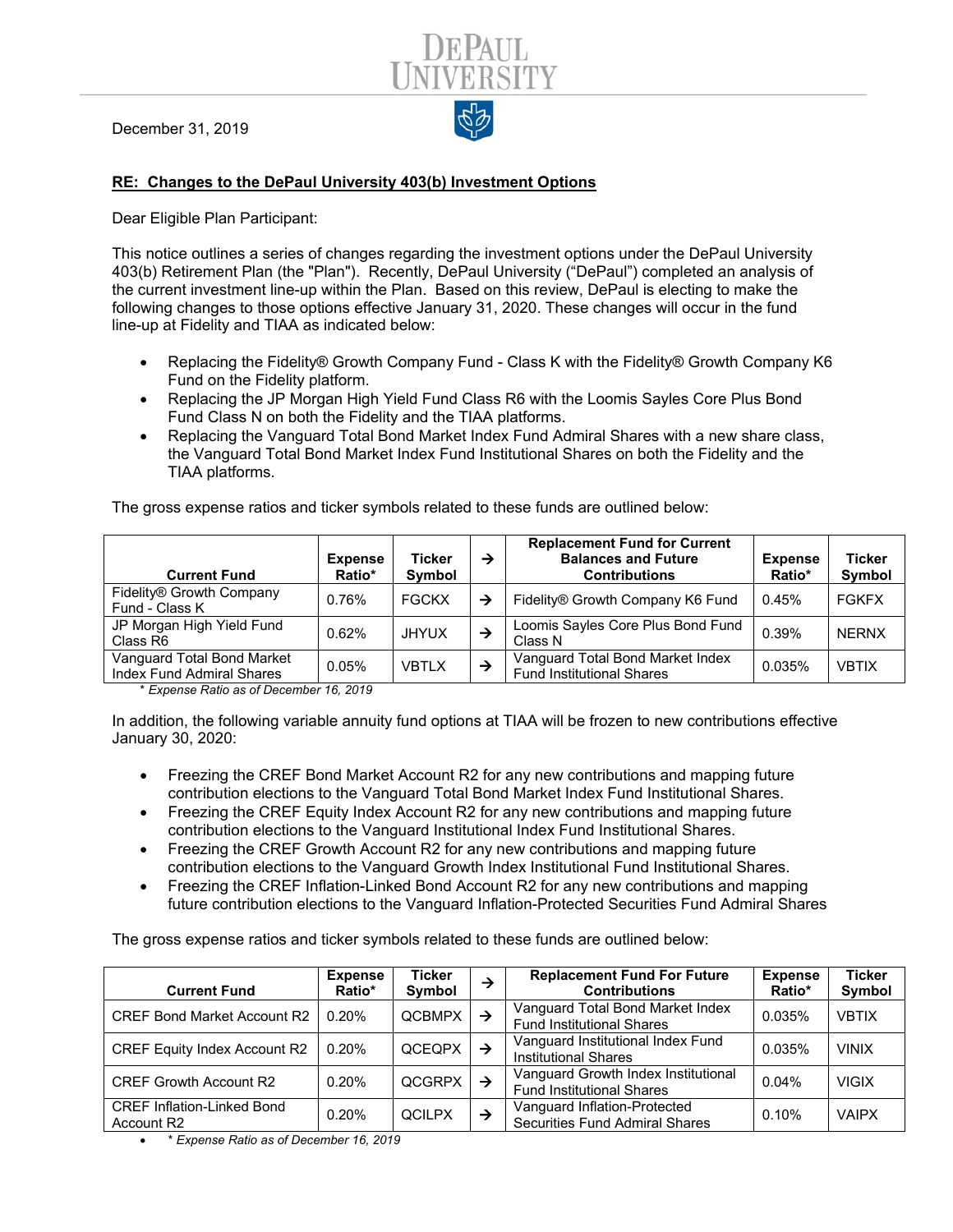# **Mapping of Fund Balances and Investment Elections**

Effective **as of the market close (generally 3pm Central Time) on January 31, 2020**, Fidelity and TIAA will automatically transfer any balances in the current funds outlined above, into the replacement funds outlined above, unless you make an affirmative investment election to the contrary, in the time and manner described below. More information regarding these funds is listed below. Fidelity and TIAA will mail (or email, if you are set up for electronic communications related to your account(s)) statements to you, which include details about any transactional change to your retirement account under the Plan.

**No action is required by you to effect this change**. However, if you do not want your current account balance in the impacted fund(s) at Fidelity and/or TIAA transferred to the share classes, you may transfer the existing balance currently in that fund to another investment option available under the Plan, at any time *prior* to the close of the market (generally 3pm Central Time) on January 31, 2020. In addition, if you do not want your future contributions redirected to the new funds, you have the option to change your allocation instructions for future contributions *prior* to the close of the market (generally 3pm Central Time) on January 31, 2020, or at any time in the future. If you are currently using the Automatic Rebalance feature, you will need to update your rebalance elections given the changes to the fund lineup, if you wish to continue using Automatic Rebalance. Contact information to effectuate this change is listed below.

# **Freezing of CREF Variable Annuity Account Options**

Effective **as of the market close (generally 4pm Eastern Time) on January 30, 2020**, the CREF variable annuity options outlined above will be frozen to new contributions and investment purchases. Any future contributions currently allocated to the CREF variable annuity account options will be redirected automatically to the replacement funds outlined above, unless you make an affirmative investment election to the contrary prior to that date, in the time and manner described below. You can change your contribution allocation instructions at any time. More information regarding the funds is included at the end of this notice.

**No action is required by you to effect the redirection of future contribution elections described above**. However, if you do not want your future contributions to the CREF variable annuity fund options redirected to the replacement funds outlined above, you have the option to change your investment allocation instructions for future contributions *prior* to the close of the market (generally 4pm Eastern Time) on January 30, 2020, or at any time in the future by contacting TIAA directly. Additionally, if you wish to move assets from the CREF variable annuity fund options to any other investment option, you must request this change directly from TIAA.

**IMPORTANT NOTE:** The "freeze" of the CREF variable annuity fund options has been taken as a result of careful review of the performance of the investment portfolio. Due to restrictions on the fund, DePaul is not permitted to remove the funds as investment options, or to map assets currently held in those funds to an alternative investment option. However, participants can change their investment elections or transfer balances held in the CREF variable annuity fund options to another investment alternative under the Plan at any time by contacting TIAA directly. Participants should evaluate their investment allocation to the CREF variable annuity funds and consider whether those investment alternatives fit within their investment savings strategy.

# **Contact Information**

| <b>Fidelity Investments:</b><br>Fidelity Service Representatives are available by phone Mon-Fri 7am-11pm CT.                    | www.netbenefits.com/DePaul | (800) 343-0860   |
|---------------------------------------------------------------------------------------------------------------------------------|----------------------------|------------------|
| <b>TIAA:</b><br>TIAA Representatives are available by phone Mon-Fri 7am-9pm CT, Sat 8am-5pm CT.                                 | www.tiaa.org               | (800) 842-2776   |
| DePaul Human Resources: hr.depaul.edu<br>Contact the Benefits Department in DePaul's Office of Human Resources for general Plan |                            | $(312)$ 362-8500 |

*Contact the Benefits Department in DePaul's Office of Human Resources for general Plan questions, or to request a copy of this notice. Full details about the Plan are available at [go.depaul.edu/403b.](http://offices.depaul.edu/human-resources/benefits/403b-retirement/Pages/default.aspx)*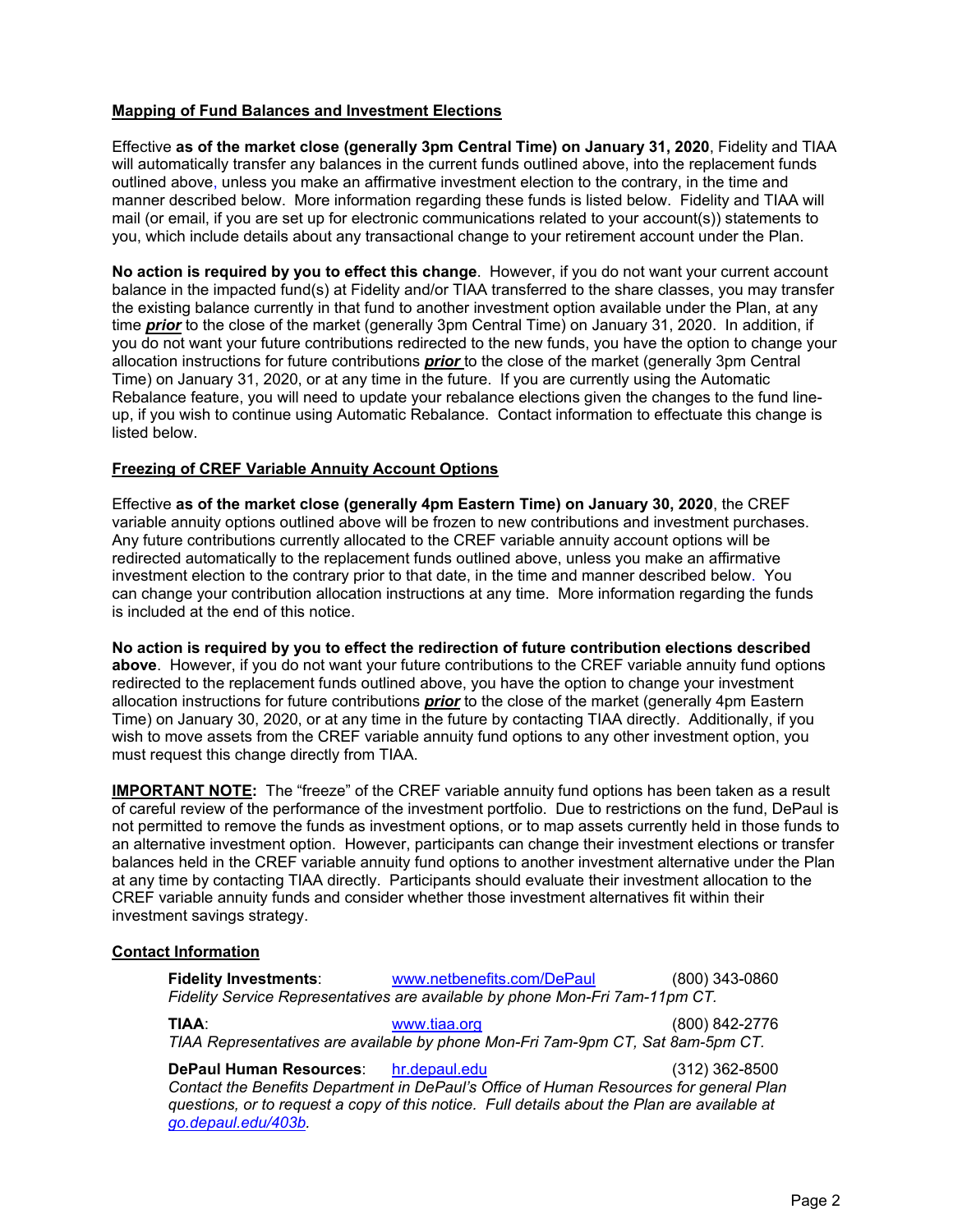# **About Your New Investment Options - Investment Fund Descriptions**

## **Fidelity® Growth Company K6 Fund**

**Ticker:** FGKFX

**Gross expense ratio:** 0.45% as of 06/13/2019

**Objective:** Seeks capital appreciation.

**Strategy:** Normally investing primarily in common stocks. Investing in companies that Fidelity Management & Research Company (FMR) believes have above-average growth potential (stocks of these companies are often called "growth" stocks). Investing in domestic and foreign issuers. Using fundamental analysis of factors such as each issuer's financial condition and industry position, as well as market and economic conditions, to select investments.

**Risk:** Stock markets, especially foreign markets, are volatile and can decline significantly in response to adverse issuer, political, regulatory, market, or economic developments. Growth stocks can perform differently from the market as a whole and other types of stocks and can be more volatile than other types of stocks. Foreign securities are subject to interest rate, currency exchange rate, economic, and political risks.

### **Short-term redemption fee:** None

**Who may want to invest:** Someone who is seeking the potential for long-term share-price appreciation; Someone who is willing to accept the generally greater price volatility associated with growth-oriented stocks.

This description is only intended to provide a brief overview of the mutual fund. Read the fund's prospectus for more detailed information about the fund.

### **Loomis Sayles Core Plus Bond Fund Class N**

**Ticker:** NERNX

### **Gross expense ratio:** 0.39% as of 02/01/2019

**Objective:** The investment seeks high total investment return through a combination of current income and capital appreciation.

**Strategy:** Under normal market conditions, the fund will invest at least 80% of its net assets (plus any borrowings made for investment purposes) in bonds, which include debt securities of any maturity. In addition, it will invest at least 65% of its net assets in investment grade securities. The fund will generally seek to maintain an effective duration of +/- 2 years relative to the Bloomberg Barclays U.S. Aggregate Bond Index.

**Risk:** In general the bond market is volatile, and fixed income securities carry interest rate risk. (As interest rates rise, bond prices usually fall, and vice versa. This effect is usually more pronounced for longer-term securities.) Fixed income securities also carry inflation risk and credit and default risks for both issuers and counterparties. Unlike individual bonds, most bond funds do not have a maturity date, so avoiding losses caused by price volatility by holding them until maturity is not possible. The fund may invest in lowerquality debt securities that involve greater risk of default or price changes due to potential changes in the credit quality of the issuer. Foreign securities are subject to interest-rate, currency-exchange-rate, economic, and political risks, all of which may be magnified in emerging markets. Additional risk information for this product may be found in the prospectus or other product materials, if available.

#### **Short-term redemption fee:** None

**Who may want to invest:** Someone who is seeking potential returns primarily in the form of interest dividends rather than through an increase in share price; Someone who is seeking to diversify an equity portfolio with a more conservative investment option.

This description is only intended to provide a brief overview of the mutual fund. Read the fund's prospectus for more detailed information about the fund.

The Bloomberg Barclays U.S. Aggregate Bond Index is an unmanaged market value-weighted index for U.S. dollar denominated investment-grade fixed-rate debt issues, including government, corporate, asset-backed, and mortgage-backed securities with maturities of at least one year.

Duration is a measure of a security's price sensitivity to changes in interest rates. Duration differs from maturity in that it considers a security's interest payments in addition to the amount of time until the security reaches maturity, and also takes into account certain